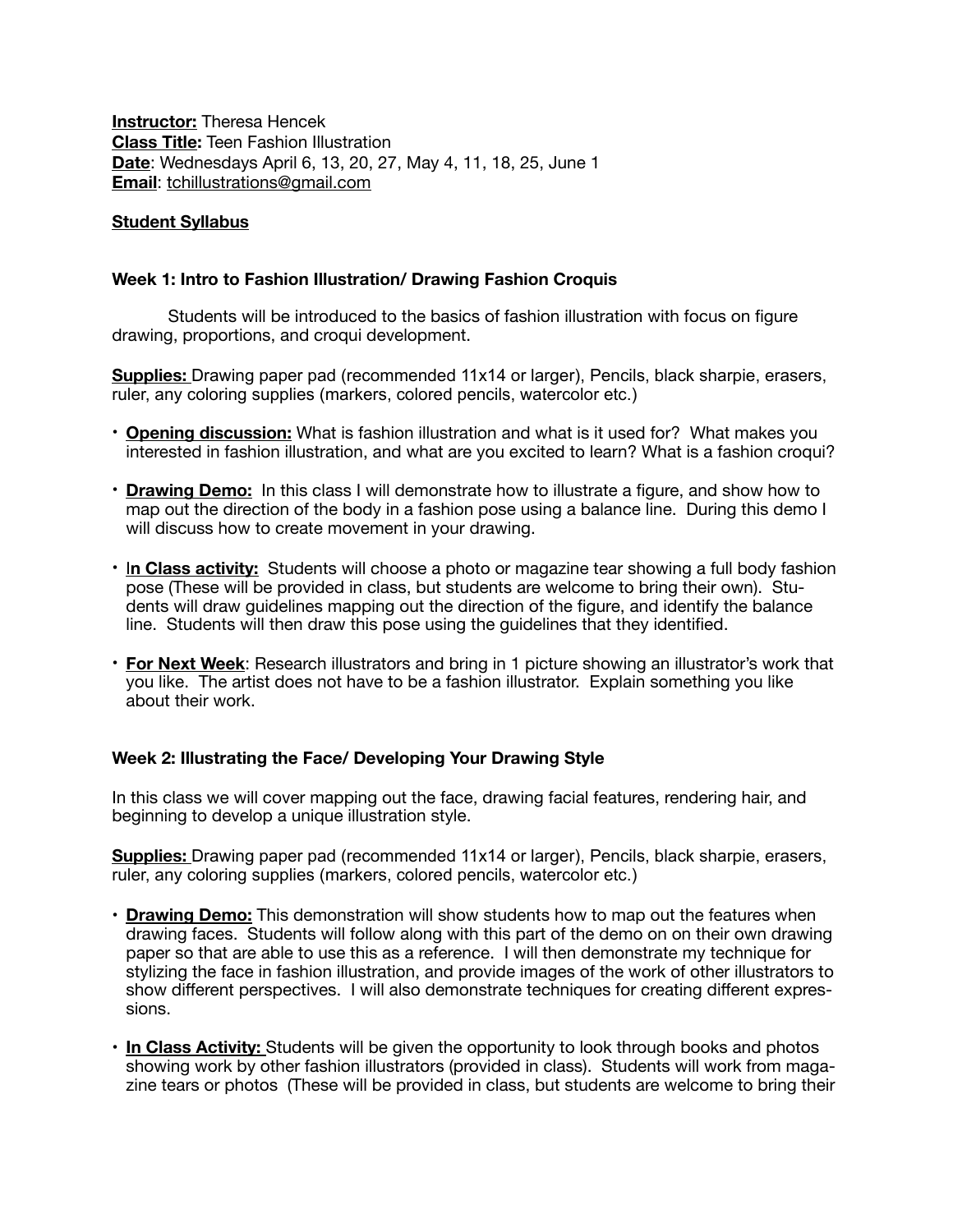own) to illustrate their own version of a fashion face. Students will be given time to experiment with different styles and techniques to determine their own style.

## **Week 3: Fabric Rendering; Casual Wear and Men's Wear**

This week we will explore rendering casual wear fabrics and suiting, and will learn the basics of illustrating men's wear.

**Supplies:** Drawing paper pad (recommended 11x14 or larger), Pencils, black sharpie, erasers, ruler, any coloring supplies (markers, colored pencils, watercolor etc.)

- **Drawing Demo:** This week I will demonstrate rendering fabrics used in casual wear such as denim, as well as suiting fabrics, and provide instruction for drawing the male figure.
- **In Class Activity:** Students will practice rendering casual wear referencing photos and sample garments and have the option to draw what they see, or design their own look using these fabrics.

### **Week 4: Fabric Rendering; Evening-Wear**

This week we will learn to render fabrics and embellishments commonly used in evening-wear such as lace, tulle, sequins, and beading.

**Supplies:** Drawing paper pad (recommended 11x14 or larger), Pencils, black sharpie, erasers, ruler, any coloring supplies (markers, colored pencils, watercolor etc.)

**Drawing Demo:** During this session I will demonstrate rendering an evening gown and provide instruction for illustrating evening-wear on the body. This demo will cover embellishments commonly used in evening-wear such as lace, tulle, sequins, and beading.

**In Class Activity:** Students will practice rendering evening wear referencing photos and sample garments. Students can either draw what they see, or use this as a reference to design their own evening wear look.

#### **Week 5: Fabric Rendering; Knitwear**

This week we will explore techniques for rendering knitwear such as swearers, jersey knits, rib knits, and cable knits.

**Supplies:** Drawing paper pad (recommended 11x14 or larger), Pencils, black sharpie, erasers, ruler, any coloring supplies (markers, colored pencils, watercolor etc.)

• **Drawing Demo:** In this demo I will show techniques for rendering knitwear and provide instruction on illustrating knitwear on the body.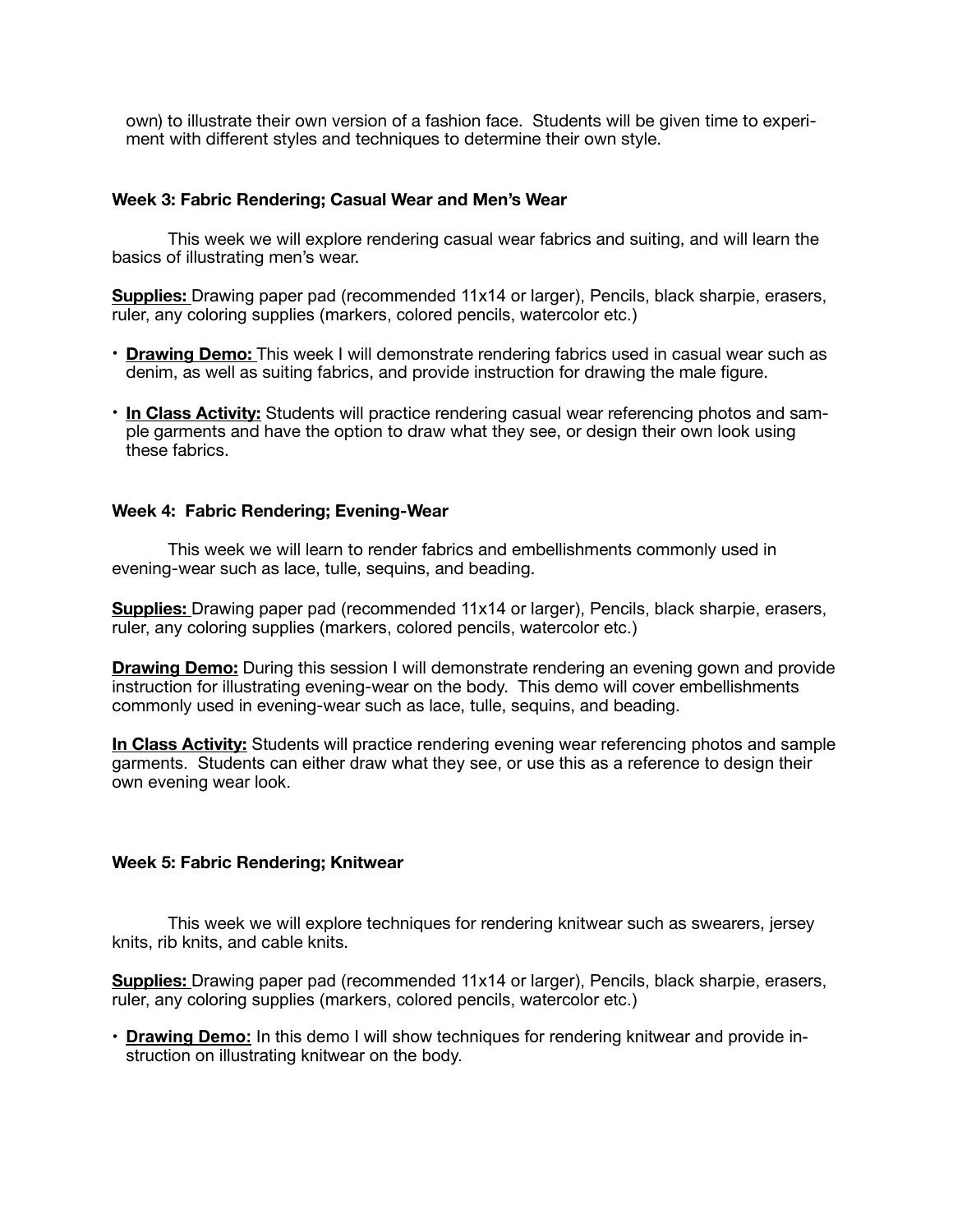• **In Class Activity:** Students will practice rendering knitwear by referencing photos and sample garments. Students can either draw what they see, or use this as a reference to design their own knitwear look.

# **Week 6: Fabric Rendering: Prints and Patterns**

This session we will learn how to capture prints and patterns when illustrating garments on the body.

**Supplies:** Drawing paper pad (recommended 11x14 or larger), Pencils, black sharpie, erasers, ruler, any coloring supplies (markers, colored pencils, watercolor etc.)

**Drawing Demo:** This week I will demonstrate how to indicate prints and patterns when illustrating fashion and provide instruction on how to render prints and patterns on the body

• **In Class Activity:** Students will practice rendering prints and patterns by observing photos and sample garments. Students can either draw what they see, or use this as a reference to design their own look including a print or pattern.

# **Week 7: Creating a Mood Board/ Introduction of Final Project**

In this class we will learn about developing a design concept, and create a mood board which will serve as their design inspiration.

**Supplies:** Foam core or presentation board, or poster board (11x14 or larger recommended), inspirational photos or magazine tears, tape, glue,

- **In class discussion:** where can we find design inspiration?
- **Introduction of final project:** Illustrate 2-3 looks inspired by your mood board, applying any of the rendering techniques taught in previous classes. Students may continue to work on an illustration they created in a previous class, or begin a new illustration.
- **Demo:** In this class I will show mood board examples, and talk about how they were used to develop fashion collections.
- **In class activity:** Students will work in class to develop their inspiration board.

## **Week 8: Fashion Design (Work In Class On Final Project)**

**\*\*Please bring back mood board from the previous week\*\***